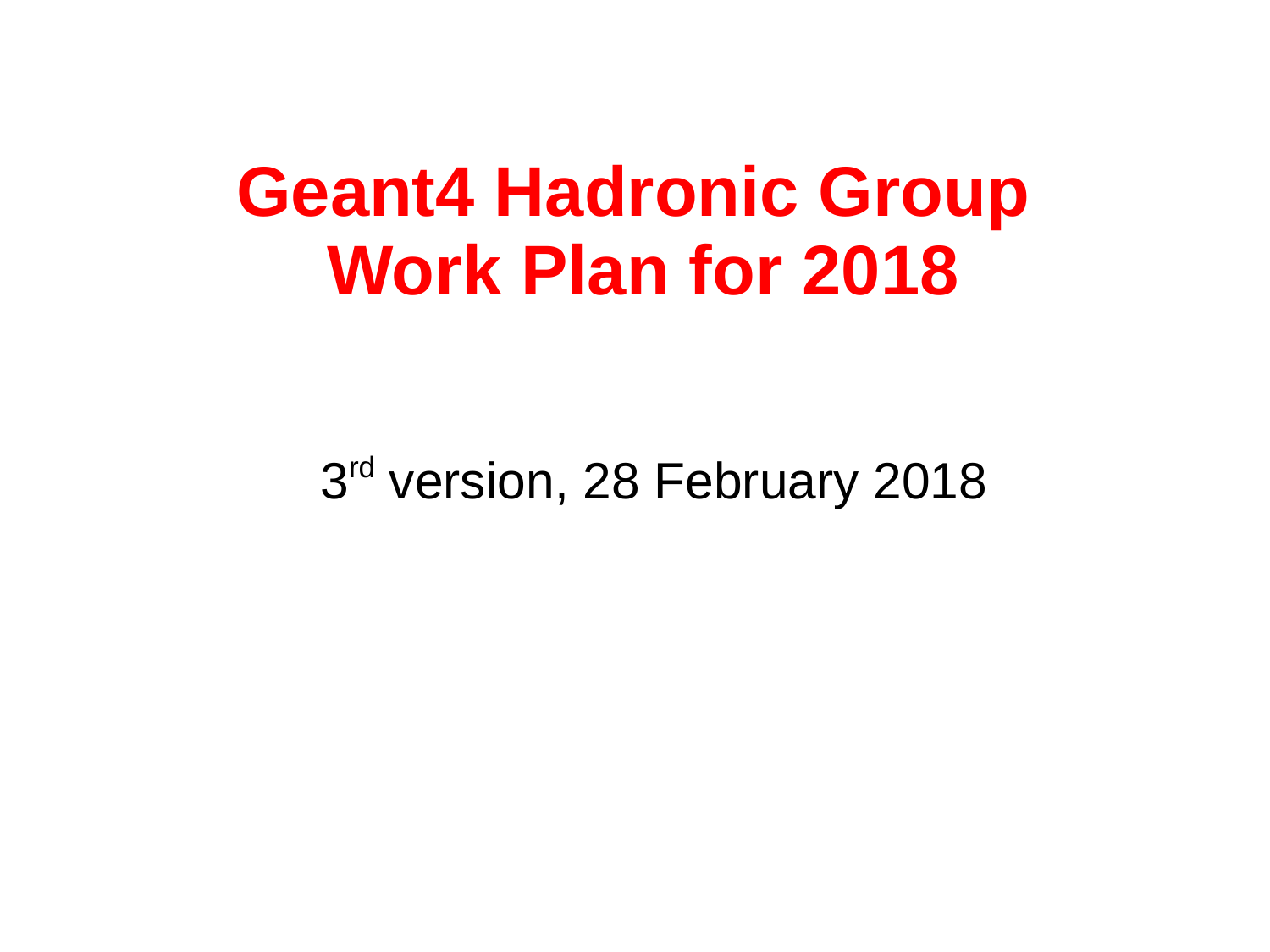# String models (1/3)

- Finalizing **FTF** model description of NA61/SHINE data on π‾ C interactions at 158 and 350 GeV/c
	- V. Uzhinsky
- Tuning of FTF parameters for K+P and K+A interactions
	- V. Uzhinsky
- Further tuning and improvement of **QGS**
	- V. Uzhinksy
- Study potential extensions of **QGS** :
	- − gamma, electron and neutrino interactions;
	- − inclusion of hard processes
	- V. Uzhinksy
- Documentation of **QGS**
	- V. Uzhinksy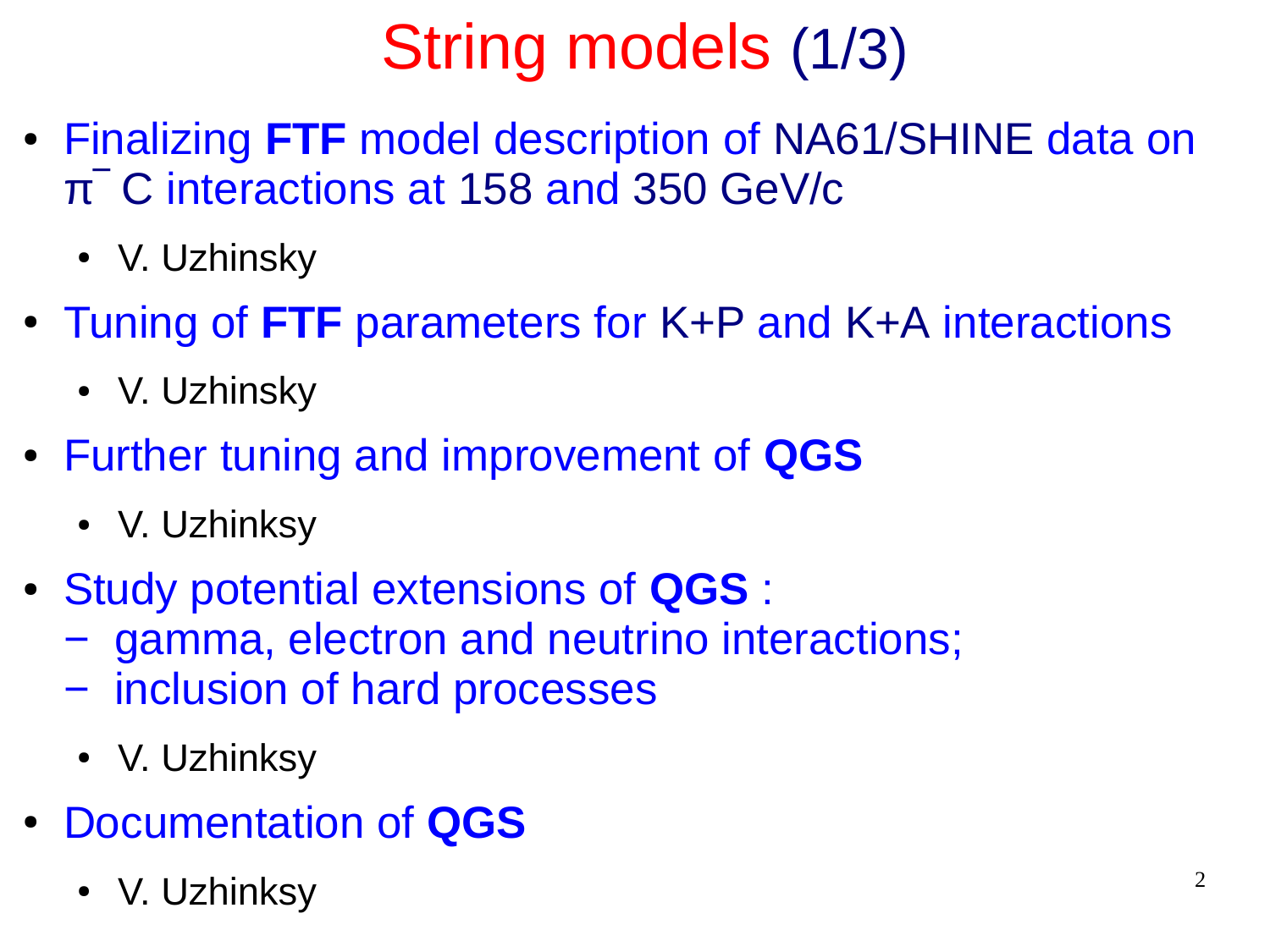## String models (2/3)

- Validation of **FTF** for nucleus-nucleus interactions and extension of the validation test-suite for string models (test22) with high-energy nucleus-nucleus data
	- A. Galoyan & V. Uzhinksy
- Tuning and validation of **FTF** model for strange meson and hyperon production in antiproton interactions
	- A. Galoyan
- Study of exp. data on charm particle production in proton and antiproton interactions with protons and nuclei. Implementation of charm particle production in **FTF** model
	- A. Galoyan & V. Uzhinksy
- Further improvements and validation of HIJING for p-Pb and Pb-Pb collisions at LHC
	- K. Abdel-Wagel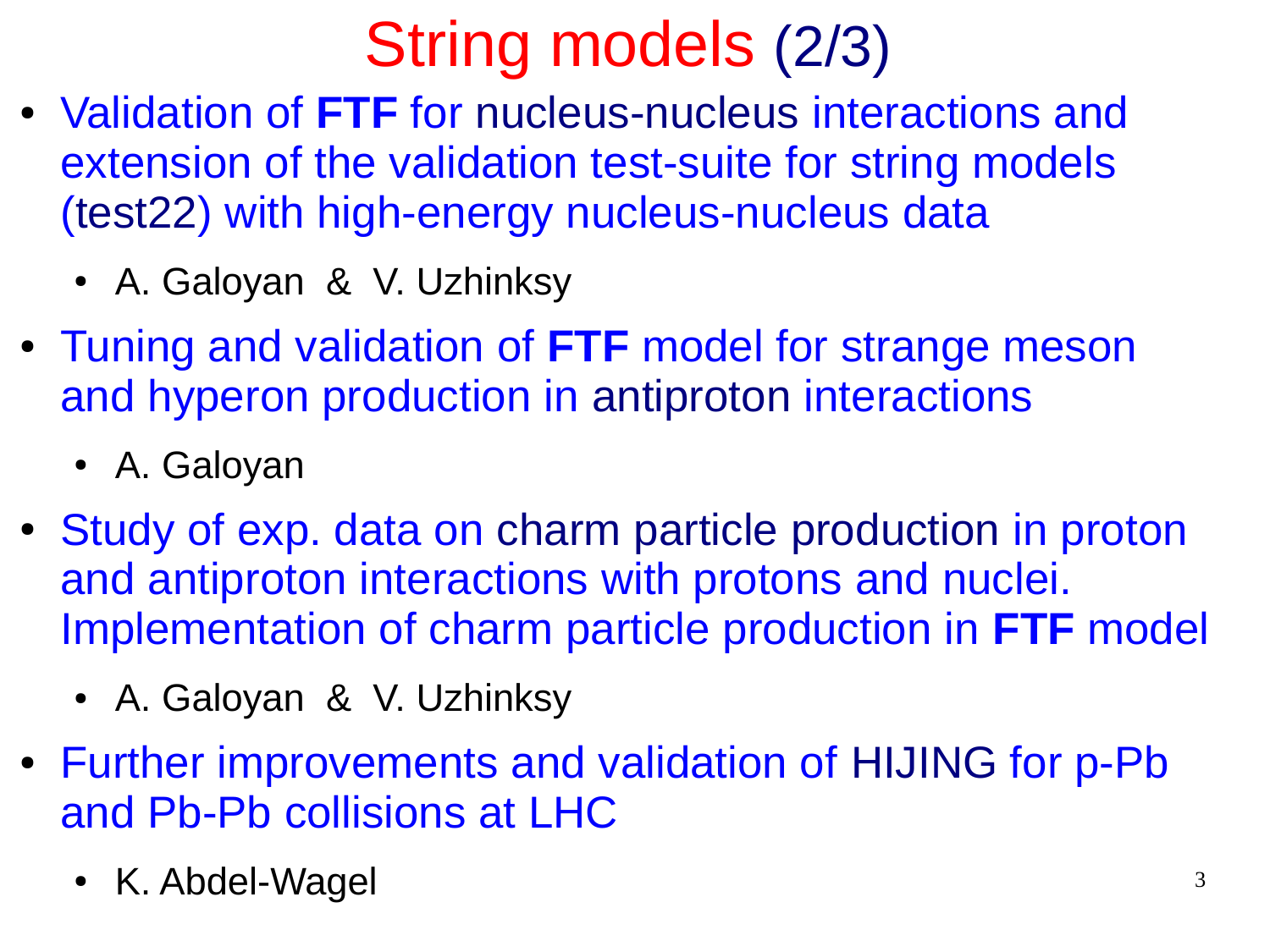# String models (3/3)

- Hadronic shower effects of **FTF** and **QGS**
	- A. Ribon
- Code improvements of **FTF** and **QGS**
	- A. Ribon
- Interfacing Fortran EPOS with Geant4
	- T. Pierog & A. Ribon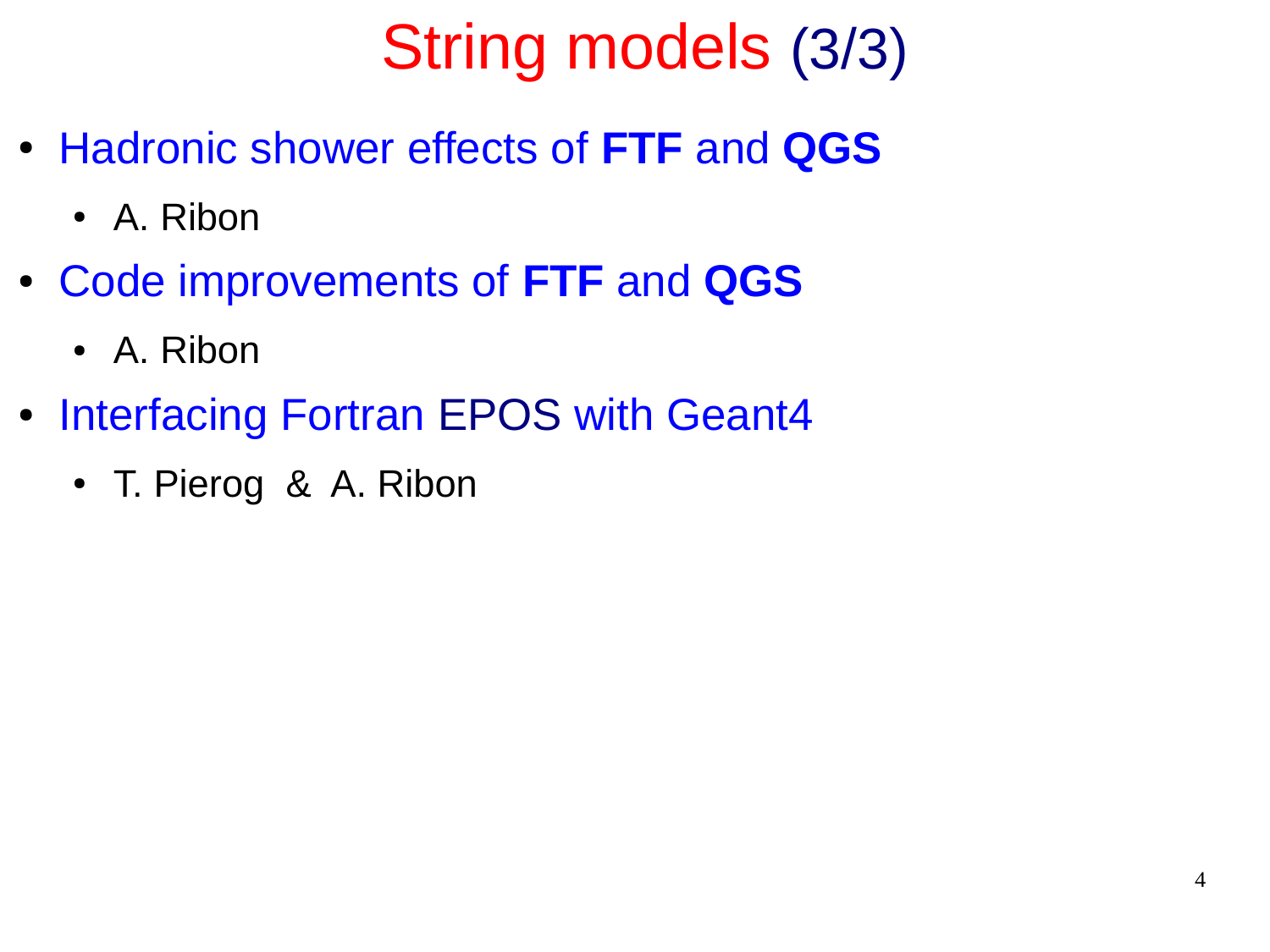#### Intra-nuclear Cascade models (1/2)

- **Bertini** (BERT) model
	- Extension of pi+/pi-/pi0 nucleon 6,7,8,9-body final states to include strange pair production
		- Dennis Wright
	- Maintenance and user-support
		- Dennis Wright & M. Kelsey
	- Code review and eventual re-engineering
		- T. Koi
- **Binary** (BIC) model
	- Maintenance and code review
		- G. Folger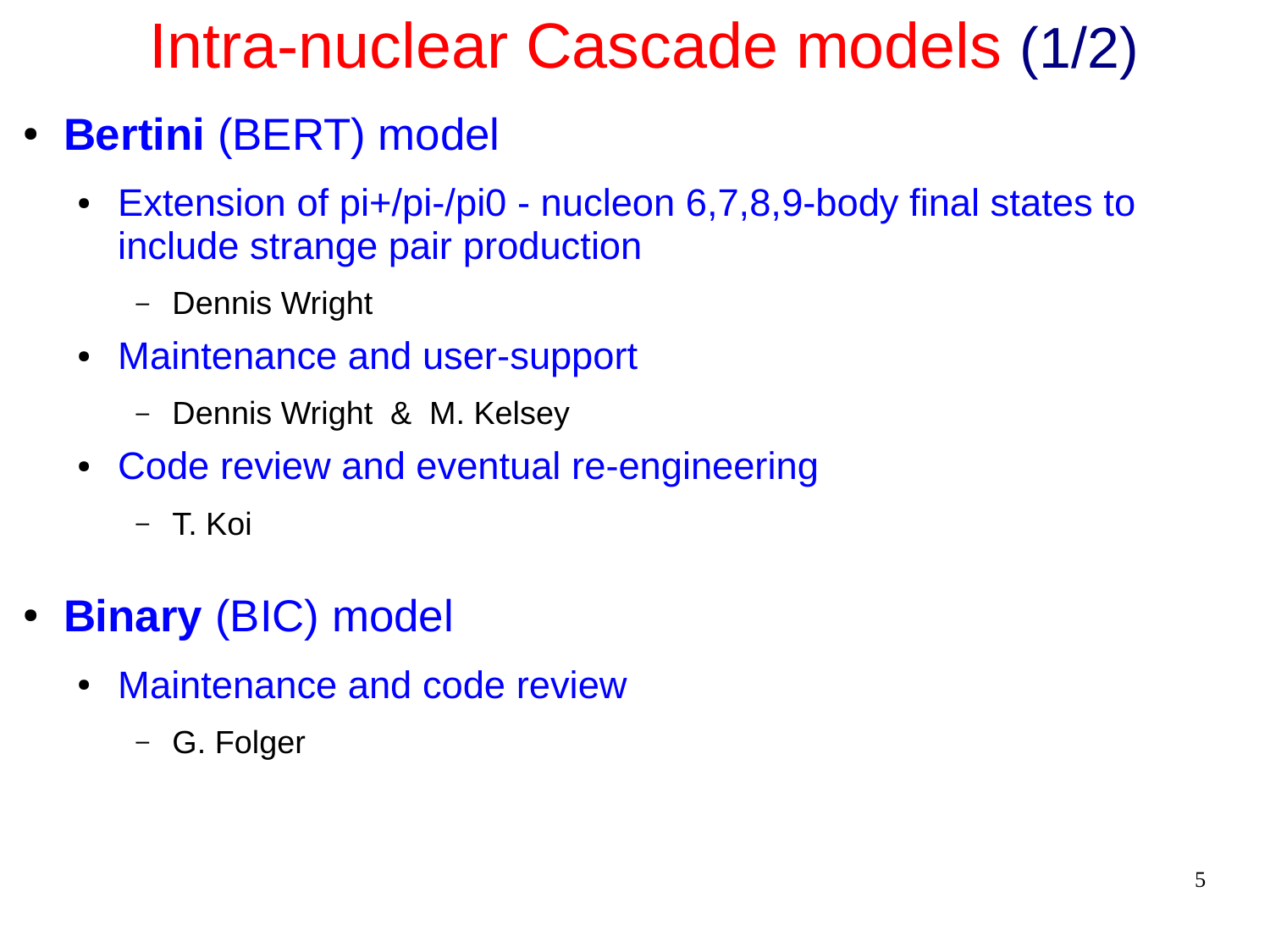#### Intra-nuclear Cascade models (2/2)

- **INCL++** model
	- Completion of strangeness physics in INCL
		- J-C. David & J. Hirtz
	- Upgrades & maintenance
		- J-C. David, J. Hirtz, D. Mancusi, J.L. Rodriguez Sanchez
	- Hypernuclei production in ABLA++
		- J-C David & J.L. Rodriguez Sanchez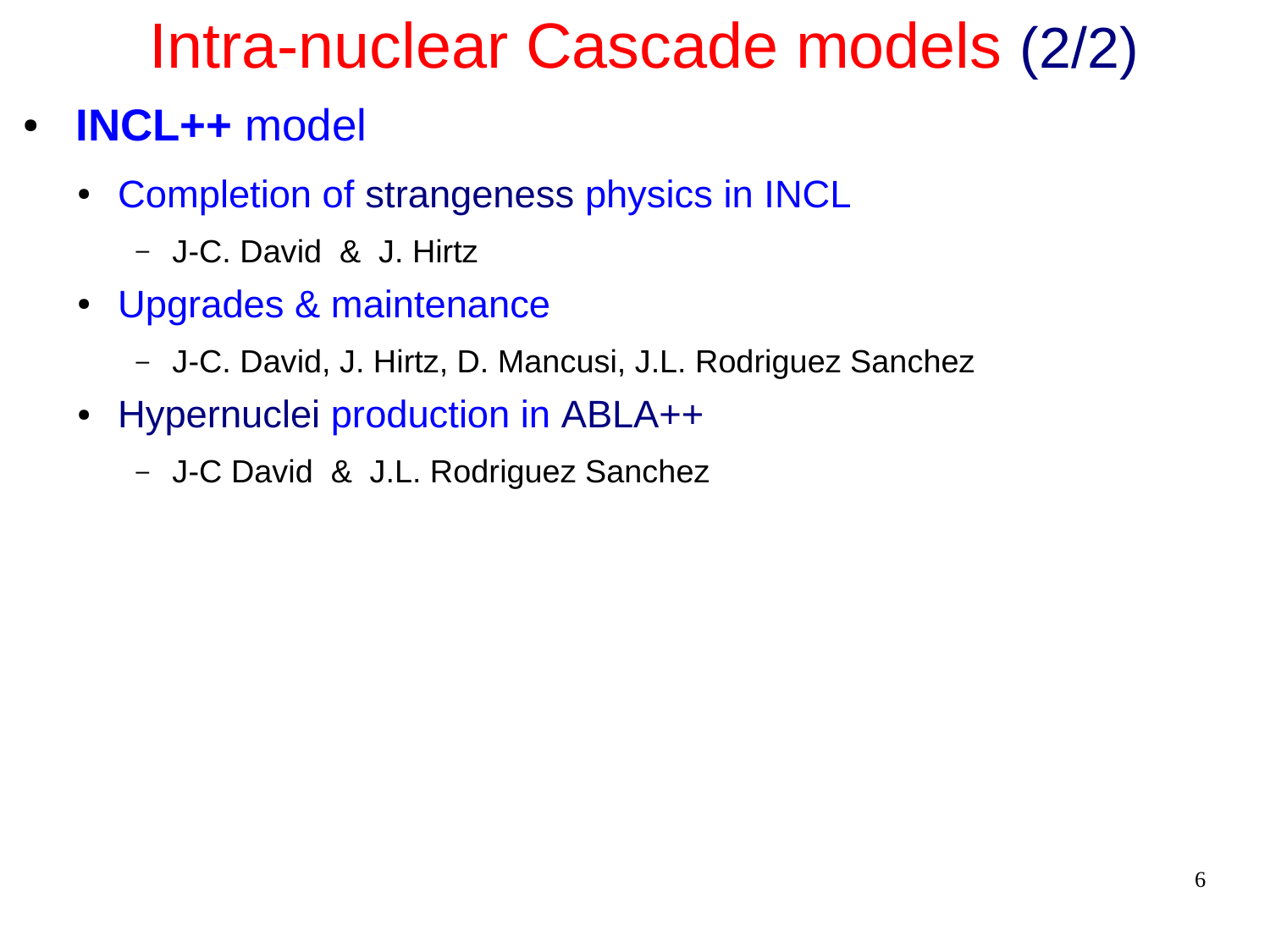## Precompound / De-Excitation models

- Complete the new GEM (Generalized Evaporation Model) model
	- V. Ivanchenko
- Modification of FBU (Fermi Break Up) model with addition of gamma transition channels
	- V. Ivanchenko
- Improvement of the parameterisation of the probabilities of evaporation
	- V. Ivanchenko
- Maintenance and improvement of pre-equilibrium and de-excitation models
	- V. Ivanchenko & J. M. Quesada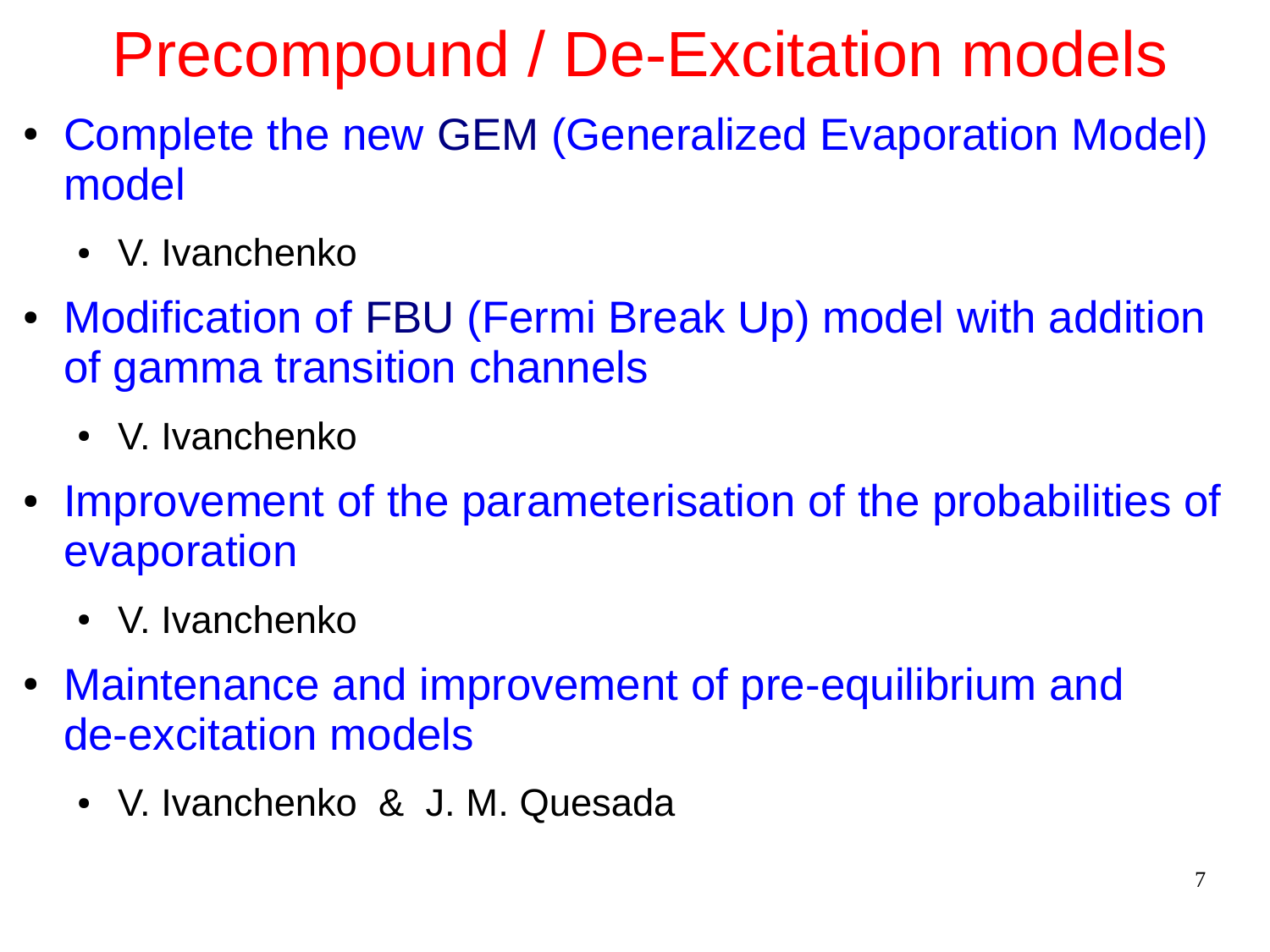## ParticleHP model

- Maintenance of ParticleHP
	- P. Arce, E. Mendoza & D. Cano Ott, T. Koi, Dennis Wright
- Maintenance and update of the IAEA Geant4 neutron data libraries website (including JEFF-3.3 and ENDF/B-VIII)
	- E. Mendoza & D. Cano Ott
- Maintenance of the Fission Fragment module
	- B. Wendt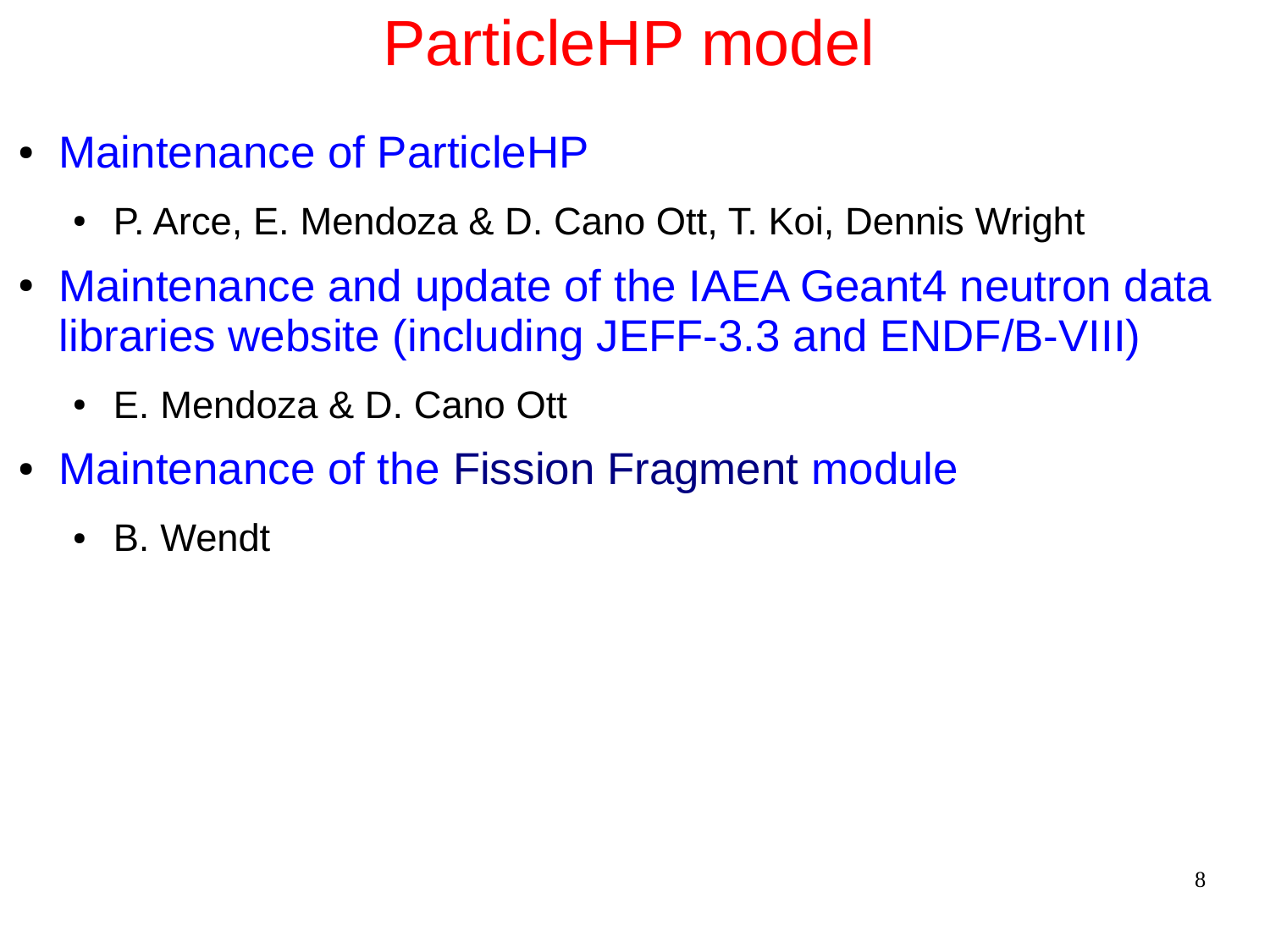# LEND model

(Low Energy Neutron Data , General Interaction Data interface)

- Development for neutron- and gamma-induced reactions
	- J. Verbeke
- New version of LEND/GIDI
	- Douglas Wright
- Maintenance and support of physics lists for LEND
	- J. Verbeke & Douglas Wright
- Develop validation tests for G4LENDorBERTModel photo-nuclear model
	- Dennis Wright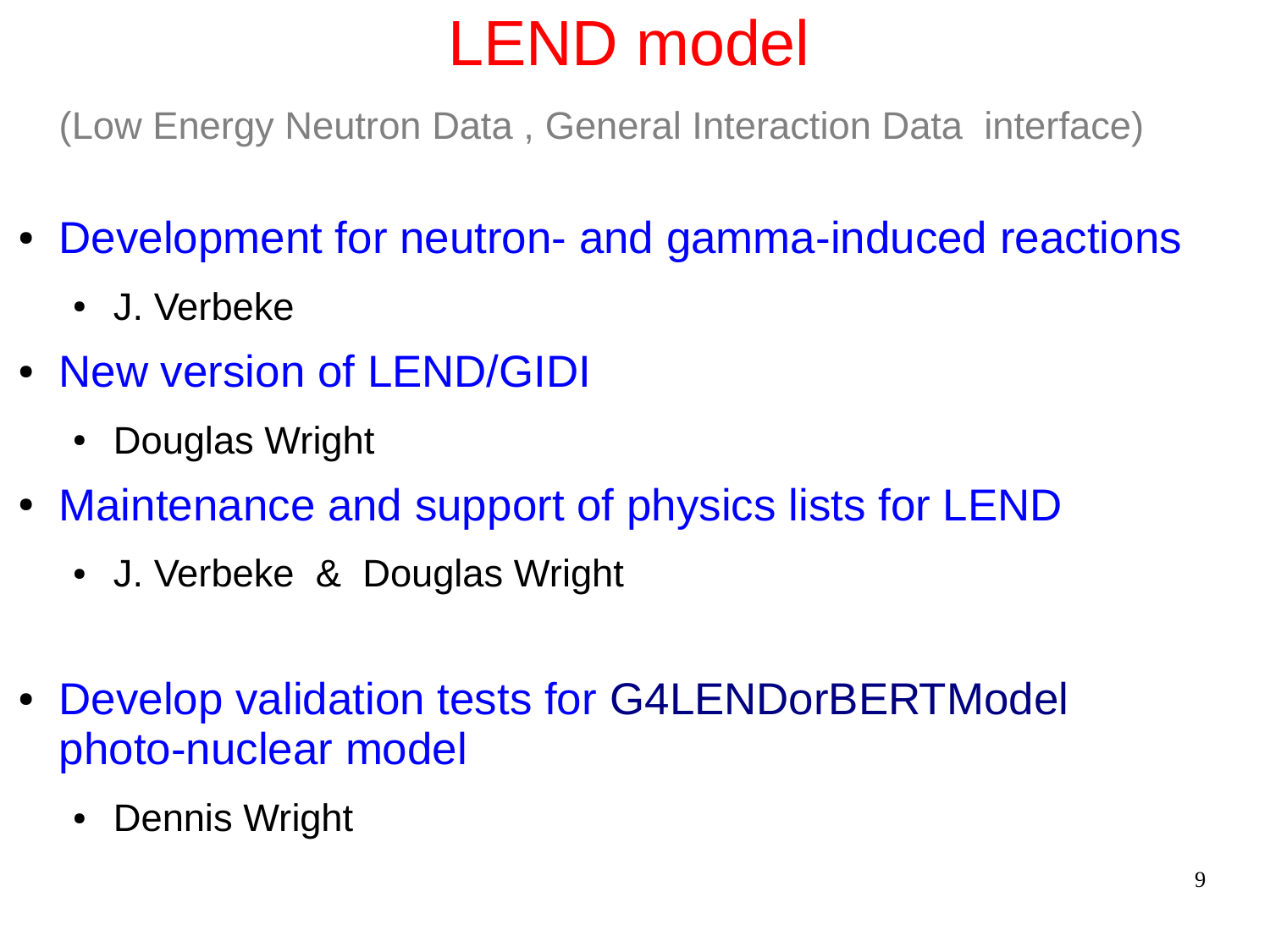## NCrystal model

(Model for ~meV neutron scattering in both poly- and single-crystals)

- Paper to descibe the physics of the model in detail
	- X. Cai & T. Kittelmann
- Improved integration of NCrystal in Geant4
	- X. Cai & T. Kittelmann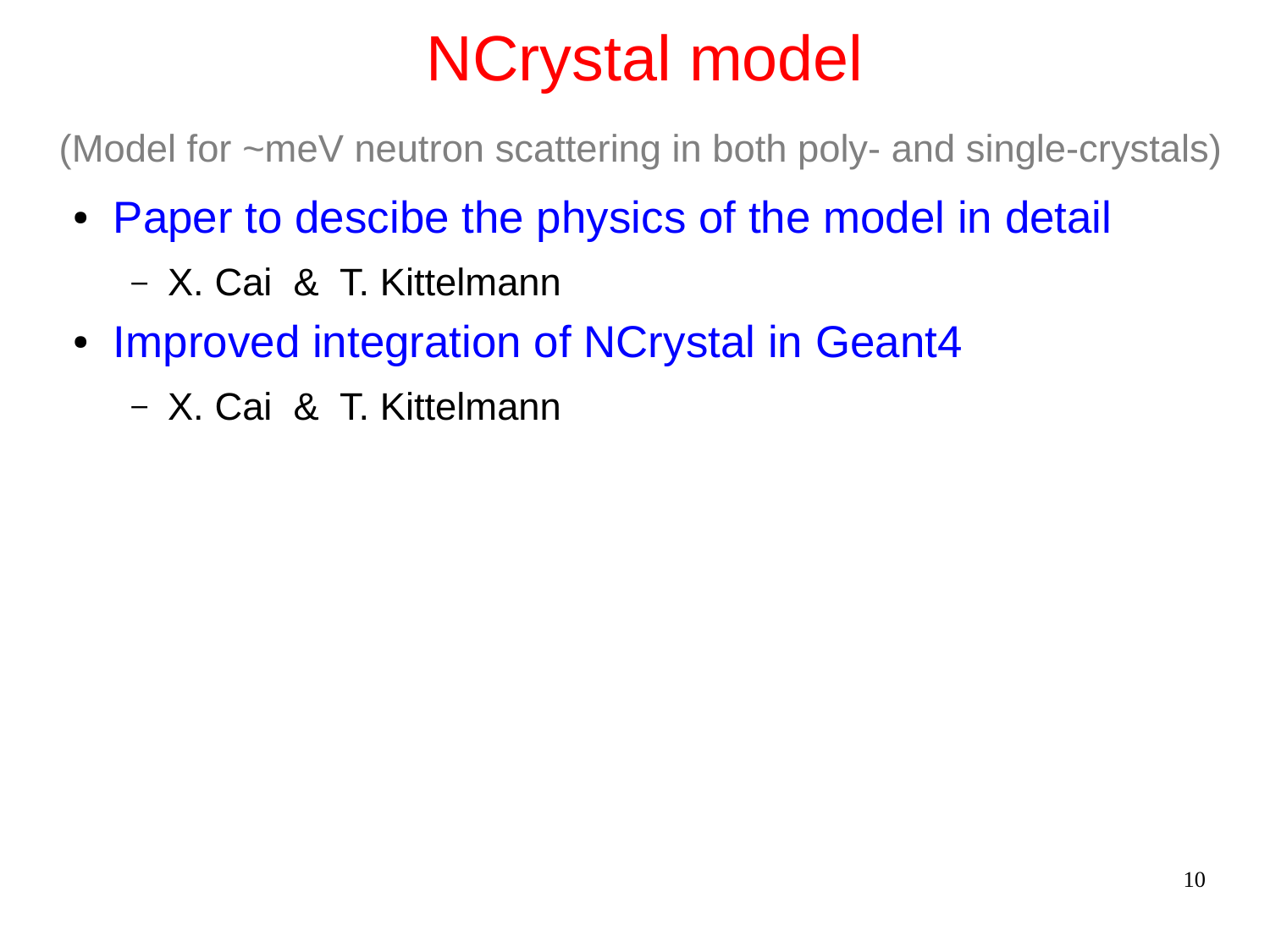## Radioactive Decay model

- More correct partial K, L1, L2, L3, M1-M5 electron capture probability; implementation of electron capture form N shell
	- L. Desorgher
- Develop Z-dependent tables of electron capture coefficients
	- Dennis Wright
- Maintenance of the RDM & PhotoEvaporation data-sets
	- L. Desorgher
- RDM biasing improvements
	- L. Desorgher & Dennis Wright
- Beta-delayed neutron emission
	- L. Sarmiento
- Extension to Super Heavy Elements (SHE)
	- L. Sarmiento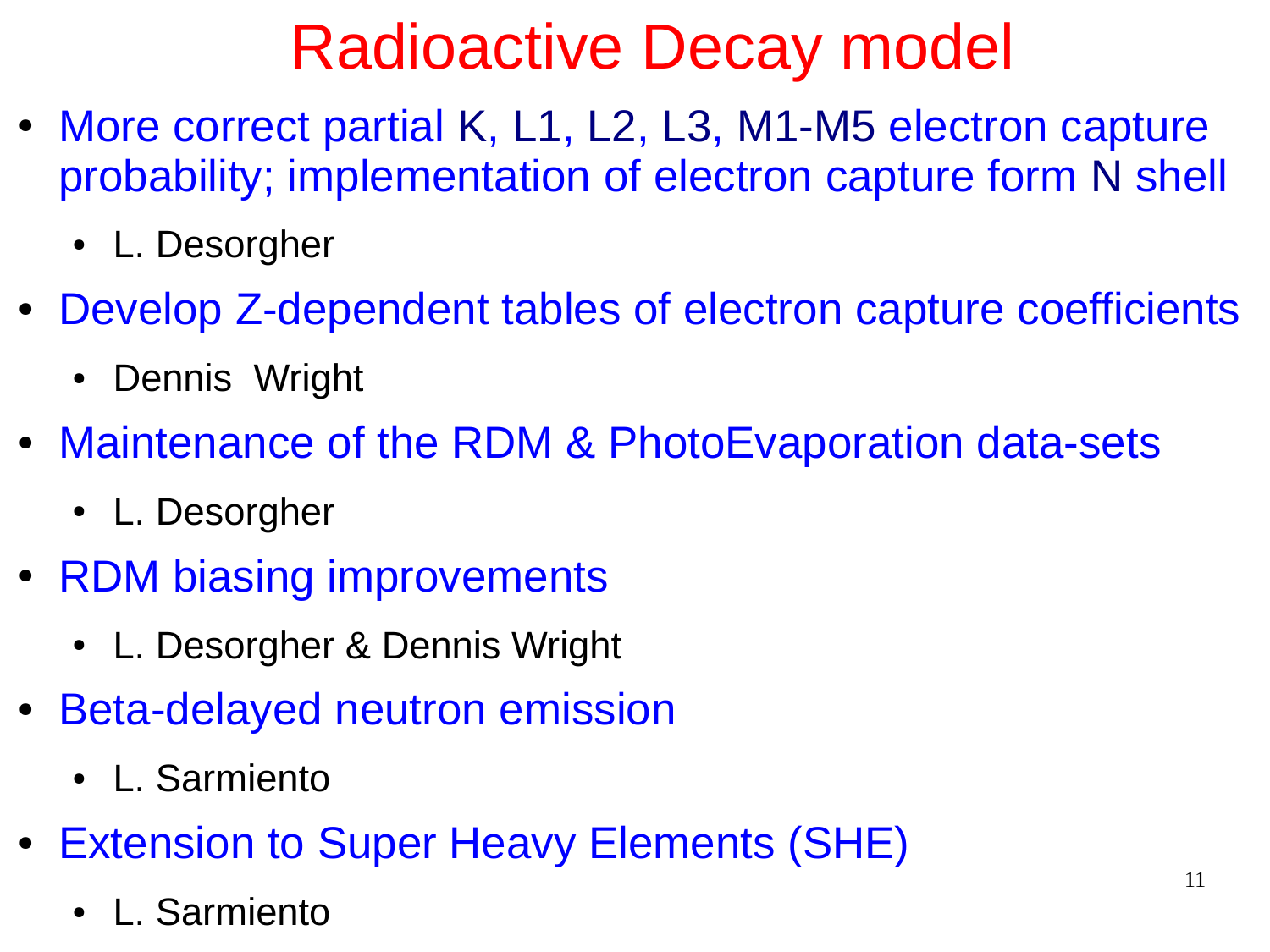#### Elastic models

- R&D hadronic elastic scattering
	- V. Grichine
- Review of hadron elastic models
	- W. Pokorski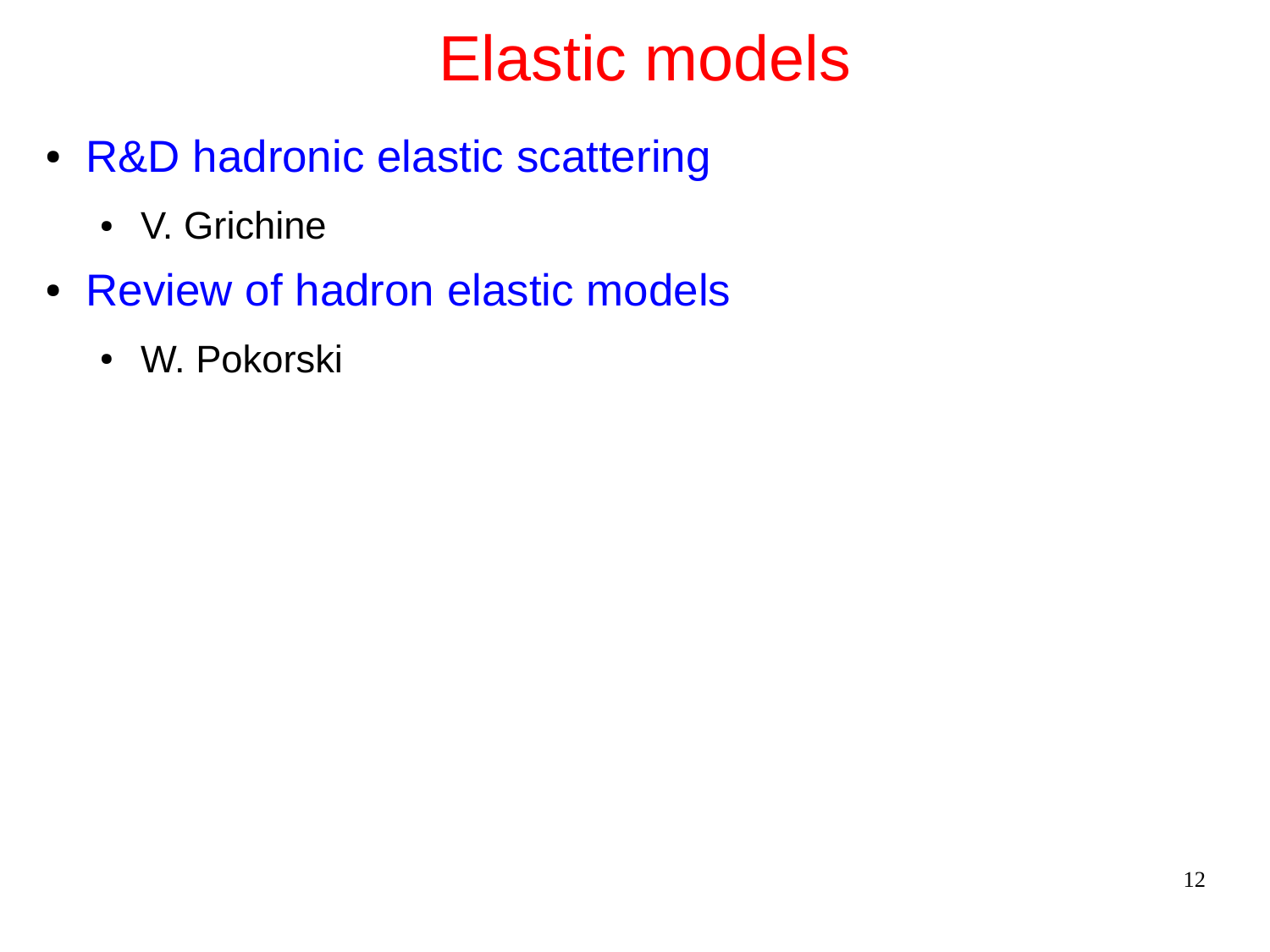# Other models

- Muonic atom
	- K. Lynch & K. Genser
- Low-energy, entry-channel models: SMF and BLOB
	- Semiclassical one-body approaches to solve the Boltzmann-Langevin equation
	- C. Mancini (GeNIALE project)
- Nuclear Coulomb excitation model
	- M. Taylor
- **Neutrino** interactions:
	- R&D for neutrino-nucleus final state generator, V. Grichine
	- Inserting neutrino physics in Geant4 framework, V. Grichine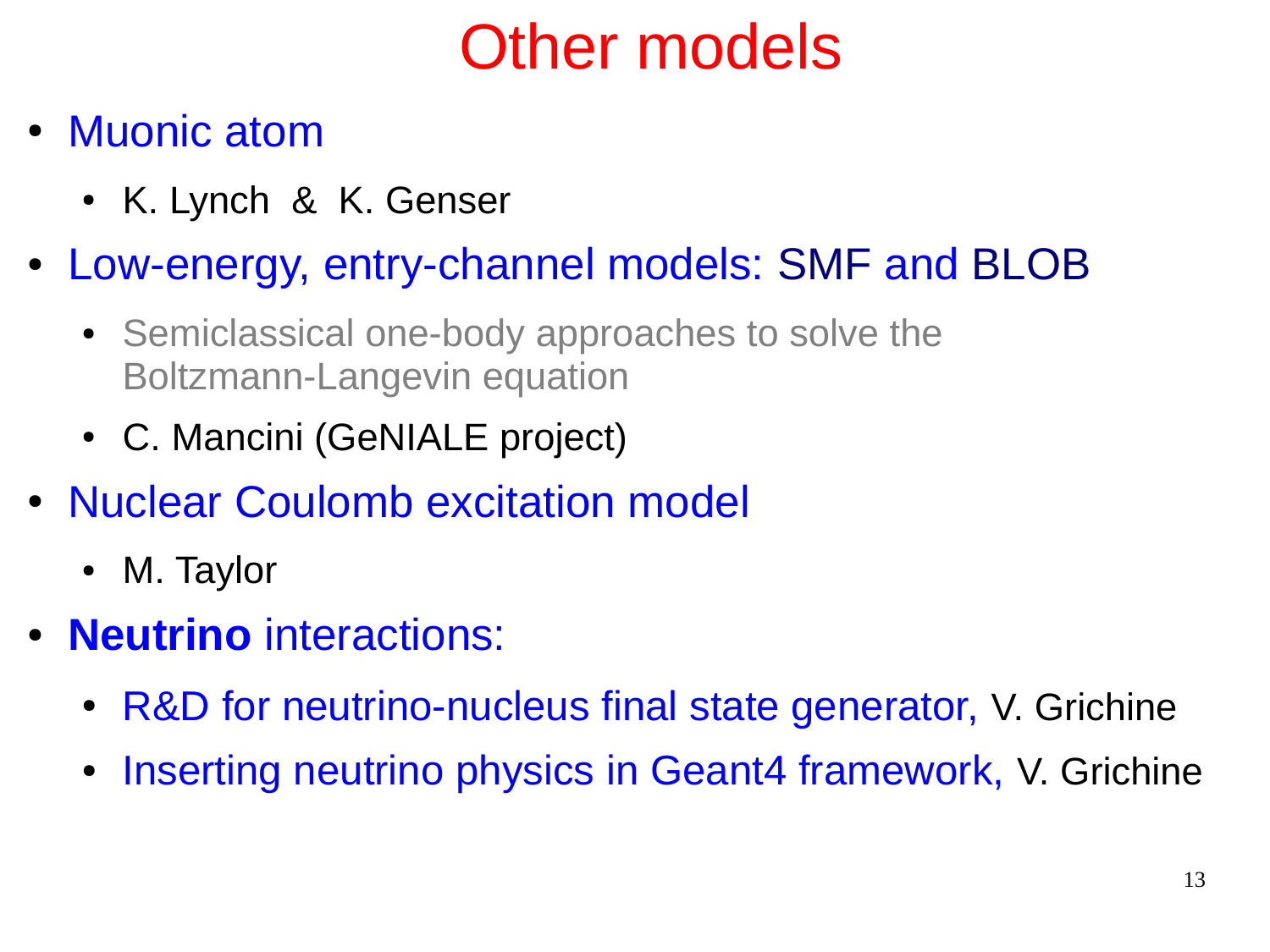#### Cross Sections

- New version of G4NEUTRONXS data set
	- V. Ivanchenko
- R&D hadronic cross sections
	- V. Grichine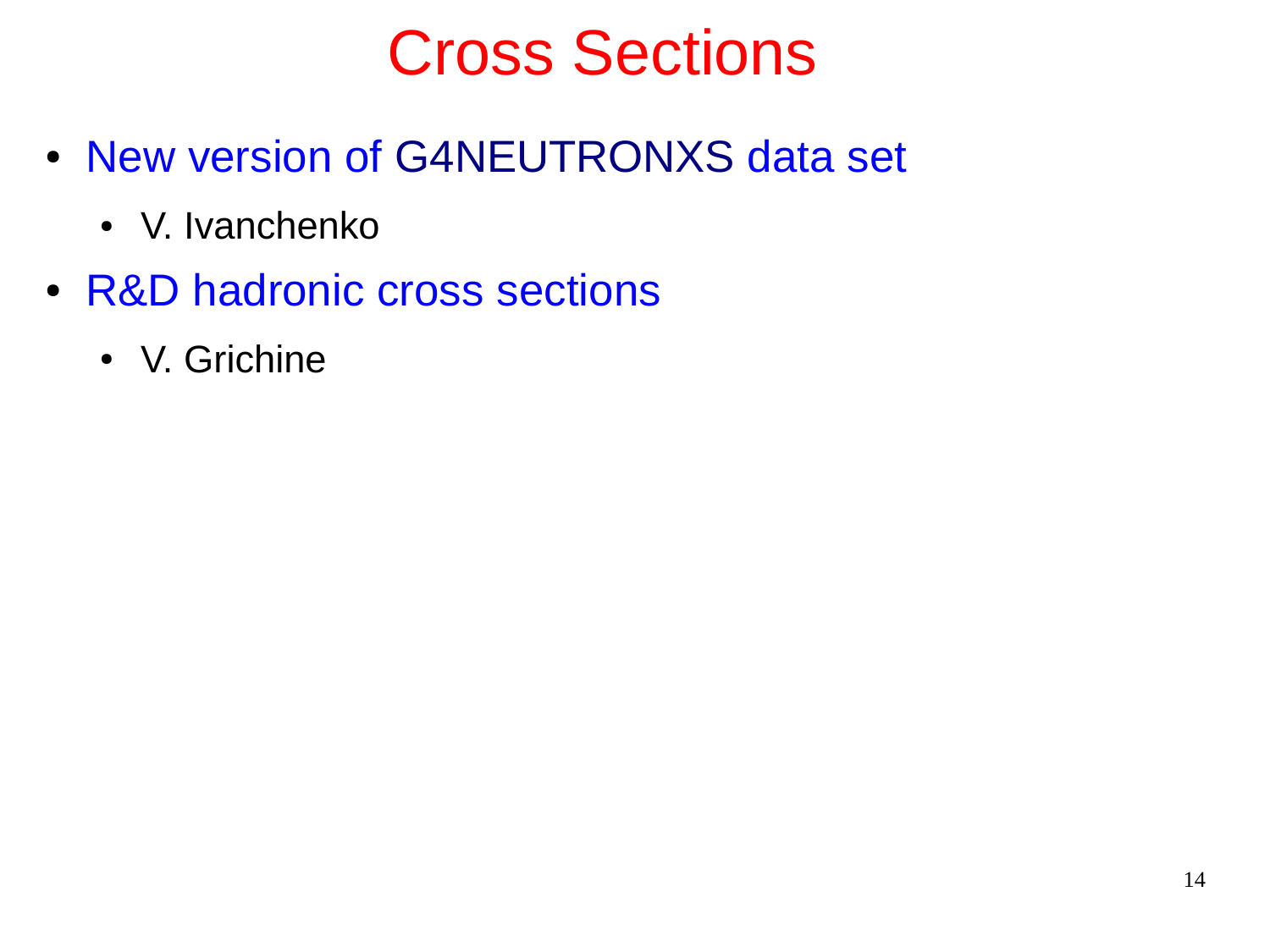## Validation & Testing

- Composition, monitoring and validation of physics lists for the Intensity Frontier (IF)
- Maintenance, and periodic execution of Test19, Test23, Test47, Test48, Test75
- Hadronic validation with BNL and MIPs data, and with the new high-granularity CMS test-beam
- Physics highlights release page
- Development of the infrastructure for studying sensitivity of MC predictions to the variations of the model parameters
- Possible integration of interfaces of Geant4 hadronic models to be used by GENIE neutrino interaction code
- 15 FNAL Team: K.Genser, R.Hatcher, Sunanda B., H.Wenzel, J.Yarba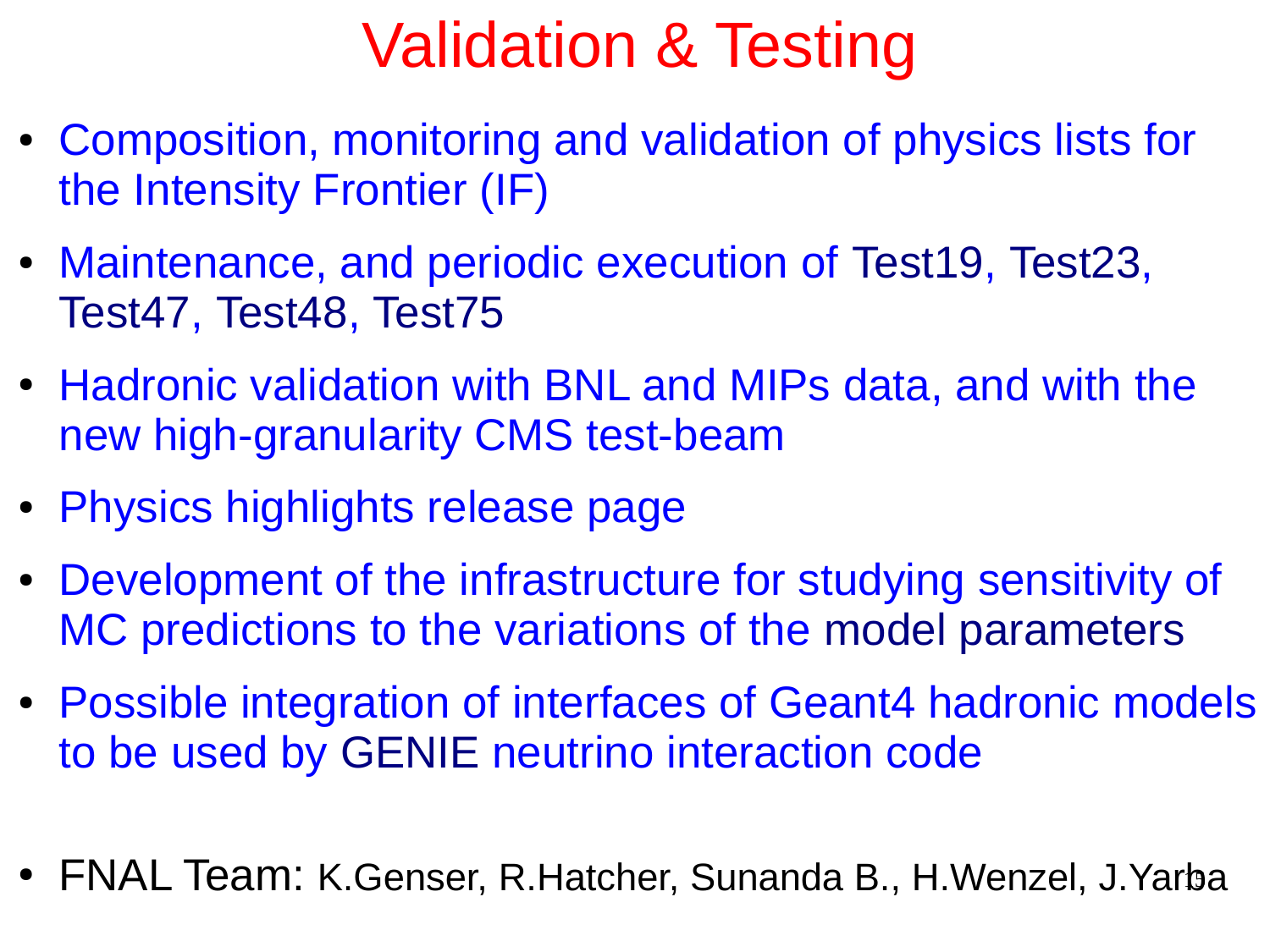## Other Validation activities

- Transforming test-beam simulations from the experiments (e.g. ATLAS and CALICE) as Geant4 stand-alone applications useful for hadronic physics validation
	- K. Nikolics & W. Pokorski
- Convert TARC into test15 to be run in nightlies
	- A. Bhattacharyya & A. Howard
- Validation of cascade models with the n\_TOF evaluated neutron flux
	- M. Cortes Giraldo
- Validation of low-energy models
	- P. Cirrone & C. Mancini